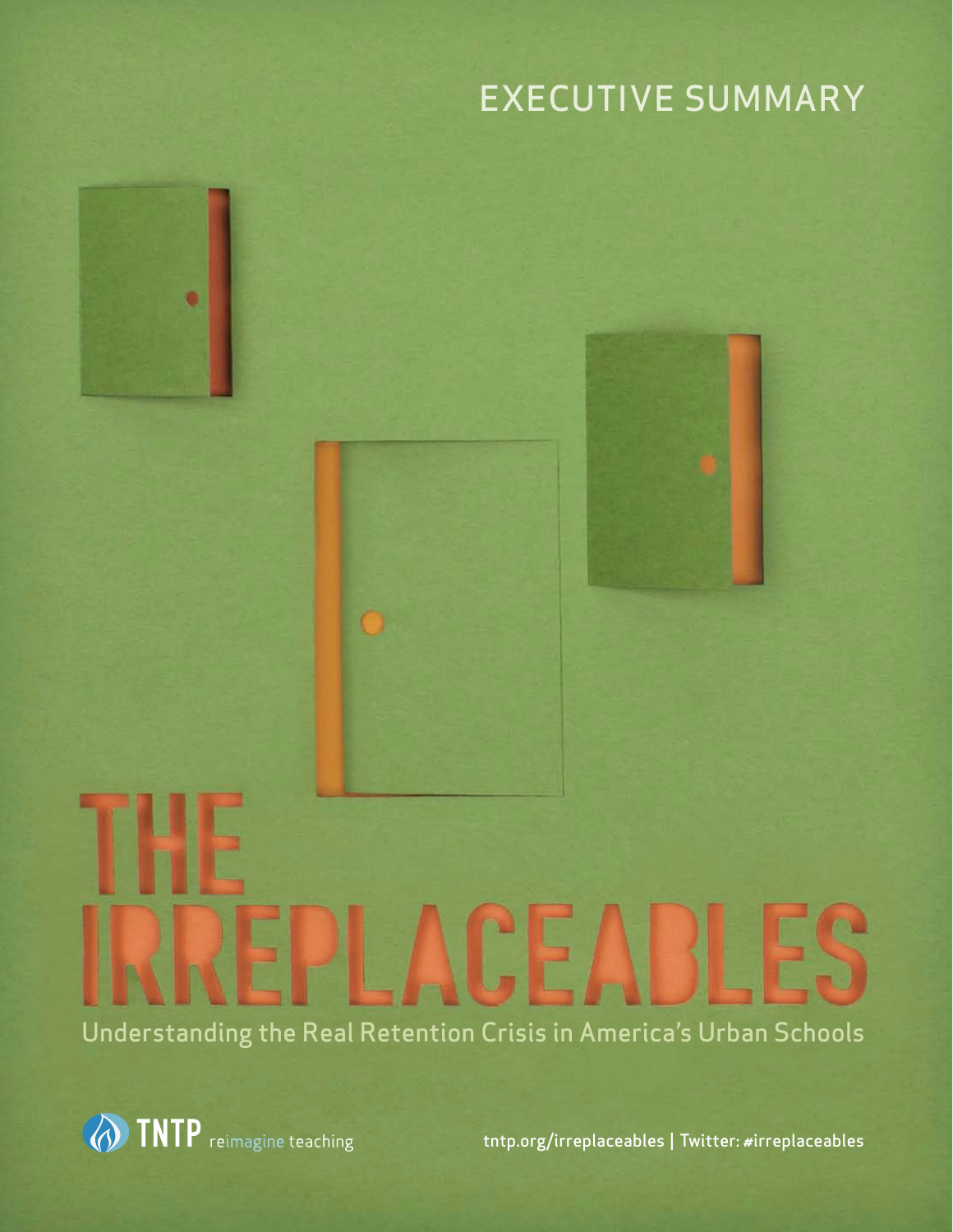### Urban schools nationwide are facing a teacher retention crisis—but not the one that everyone talks about

Discussions of teacher turnover usually focus on *how many* teachers leave schools each year, without regard for their performance in the classroom. This oversimplification masks the real teacher retention crisis: not only a failure to retain enough teachers, but a failure to retain the *right* teachers.

This paper examines the real retention crisis through the experiences of a group we call the "Irreplaceables": teachers who are so successful that they are nearly impossible to replace. Teachers of this caliber provide more engaging learning experiences for students and help them achieve five to six more months of learning each year than students of low-performing teachers—academic results that can be life-changing.

Of the 90,000 teachers we studied across four large, geographically diverse urban school districts, we estimate that about 20 percent are Irreplaceables. When one of them leaves a low-achieving school, it can take 11 hires to find just one teacher of comparable quality.

These are the teachers our urban schools desperately need to keep. Yet we found that they are ignored and undervalued at almost every turn. Their experience illuminates the true obstacles to turning around chronically low-performing schools and raising the status of the teaching profession.



### FIGURE 1 | WHO ARE THE IRREPLACEABLES?

The "Irreplaceables" are teachers so successful that they are nearly impossible to replace.

Estimates of Irreplaceables percentage based on teachers with value-added or growth data; District A high performers: 21%; District B high performers: 20%; District C high performers: 20%; District D high performers: 18%; Student impact estimates calculated following the methodology of Hahnel and Jackson (2012). Source: District data from SY 2009-10 and SY 2010-11.



"If we set high expectations that everyone would<br>follow then I would love to remain at my job."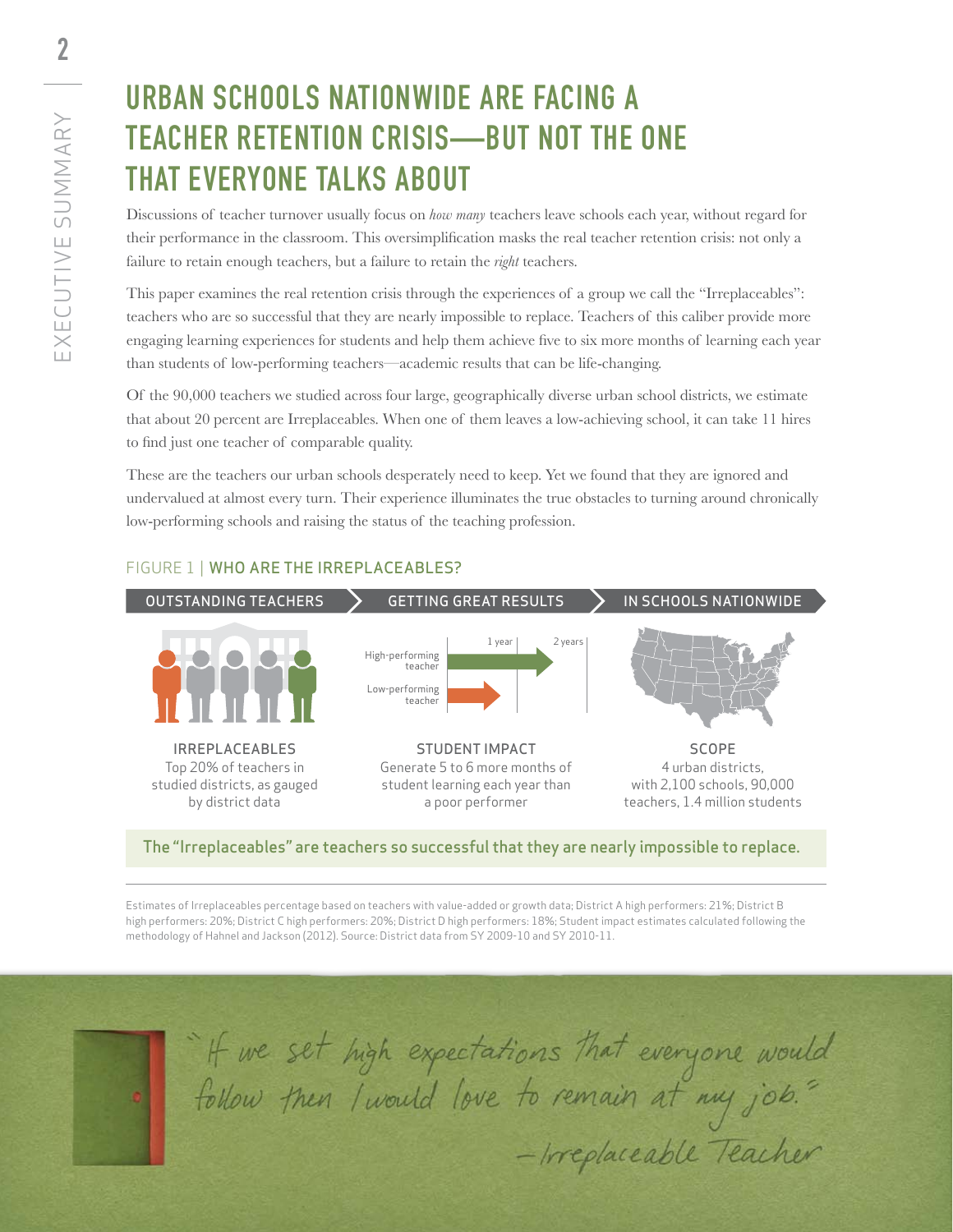### The Real Crisis: Negligent Retention

Knowing the power of great teachers, one would expect schools to be sharply focused on keeping far more of their best teachers than their lower performers. Instead, they retain all teachers at strikingly similar rates; and about half of all Irreplaceables leave within their first five years *(Figure 2)*.

This means too many Irreplaceables are leaving too early—**we estimate that the nation's 50 largest school districts lose approximately 10,000 every year—while too many struggling teachers remain** for too long. We found that 1 in 10 classrooms in the districts we studied is led by an experienced but lowperforming teacher. In fact, in these districts, **40 percent of teachers with more than seven years of experience are less effective at advancing academic progress than the average first-year teacher.**

The result: Rather than steadily improving the quality of instruction, schools are running in place.



#### FIGURE 2 | SCHOOL RETENTION RATES BY TEACHER PERFORMANCE, 2009-10

#### Most schools retain Irreplaceables and low performers at strikingly similar rates.

School retention defined as teachers remaining at their school from one year to the next. Source: District data from SY 2009-10 through SY 2010-11.

4 Au effecture teacher is worth his/her weight<br>in gold. Tou fero people really Kuns this!<br>- School Leader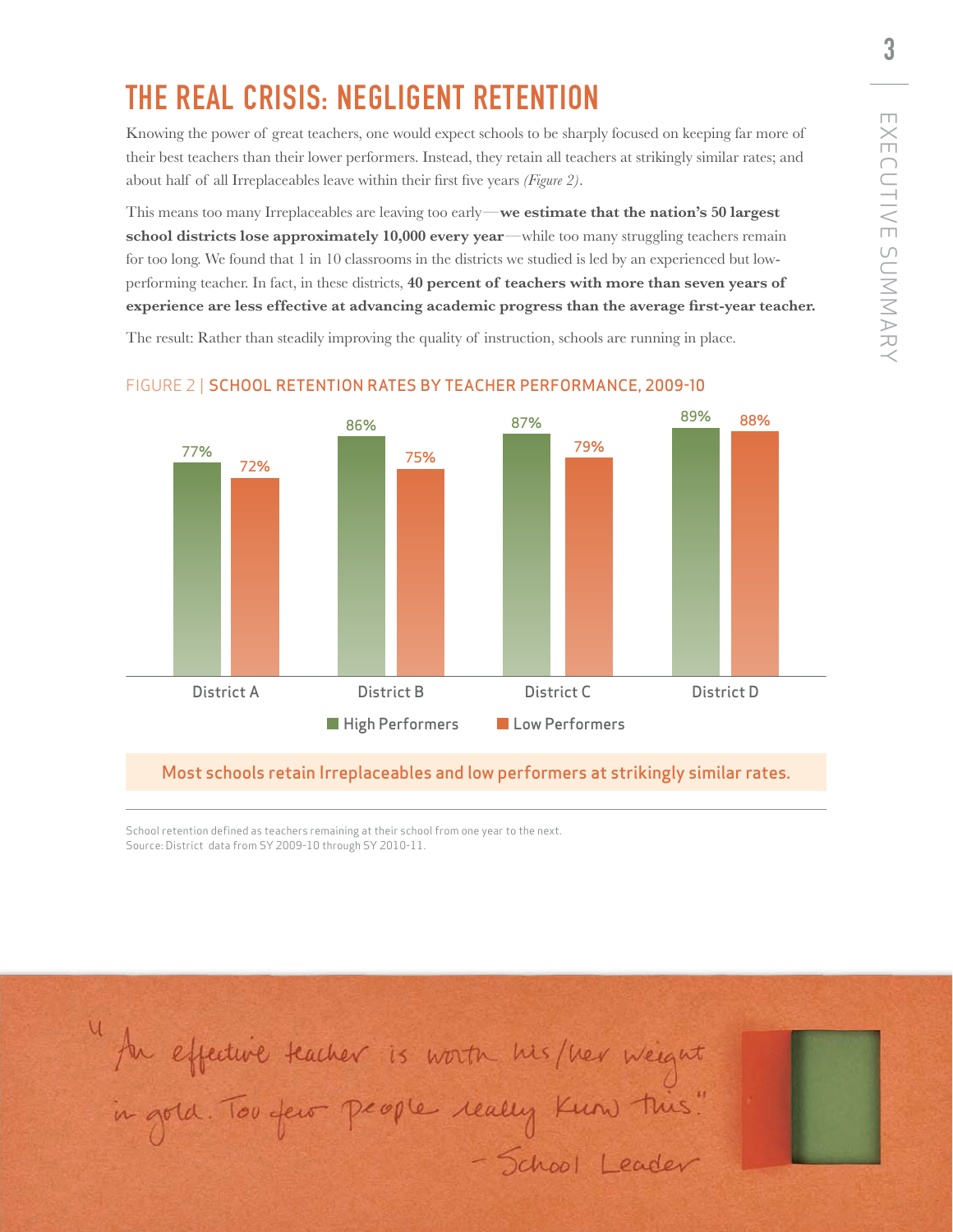## The CAUSES

These destructive retention patterns occur mainly because leaders at all levels let them happen. We identified three main causes of negligent retention:

#### Principals make too little effort to retain Irreplaceables or remove low-performing teachers 1

Less than 30 percent of Irreplaceables plan to leave for personal reasons beyond their school's control, and principals' actions have a significant impact on the decisions of the other 70 percent. We identified eight simple, low-cost strategies that helped boost teacher retention at the schools we studied—things like giving positive feedback or public recognition for a job well done. Irreplaceables receiving two or more of these strategies planned to remain at their schools *up to six years longer* than those who didn't, yet many Irreplaceables experienced few or none of these strategies. Two-thirds told us that nobody even encouraged them to return for another year *(Figure 3)*.

Meanwhile, principals rarely attempt to dismiss or counsel out chronically low-performing teachers, though we found teachers are nearly three times as likely to plan to leave if encouraged to do so. In fact, principals often work to retain low-performing teachers, even though a brand-new teacher will pay off in improved performance about 75 percent of the time. Most principals focus on development instead—more than 70 percent insist it is a top priority—even though the average experienced low performer we studied remained less effective than an average beginning teacher even three years later *(Figure 4)*.

#### Poor school cultures and working conditions drive away great teachers

At schools that retain high percentages of Irreplaceables, principals created cultures of respect and trust, but were also less likely to tolerate ineffective teaching. Turnover rates among Irreplaceables were 50 percent higher in schools with weak instructional cultures than in those with strong cultures. In three out of the four districts we studied, retention rates were higher at schools where teachers reported a low tolerance for poor performance—yet fewer than half of the teachers we surveyed believed that their own school has a low tolerance for ineffective teaching.

We believe the lesson is clear: Good teachers don't leave demanding schools that hold them to high expectations; they leave schools that aren't serious about good teaching.

#### $\mathbf{B}$ Policies give principals and district leaders few incentives to change their ways

In most school districts, smart teacher retention is simply not a priority. In three of the four districts we studied, only 20 percent of principals agreed that their district had effective strategies to retain its best teachers. Furthermore, principals in most districts encounter a number of policy barriers that discourage or prevent them from making smarter retention decisions. Most notably, they are hamstrung by lockstep teacher compensation systems that are hard-wired to undervalue great teaching. Because these systems award most raises for seniority and advanced degrees, about 55 percent of Irreplaceables earn lower base salaries than the average ineffective teacher. Not surprisingly, **compensation was one of the reasons most frequently cited by Irreplaceables for leaving their schools.**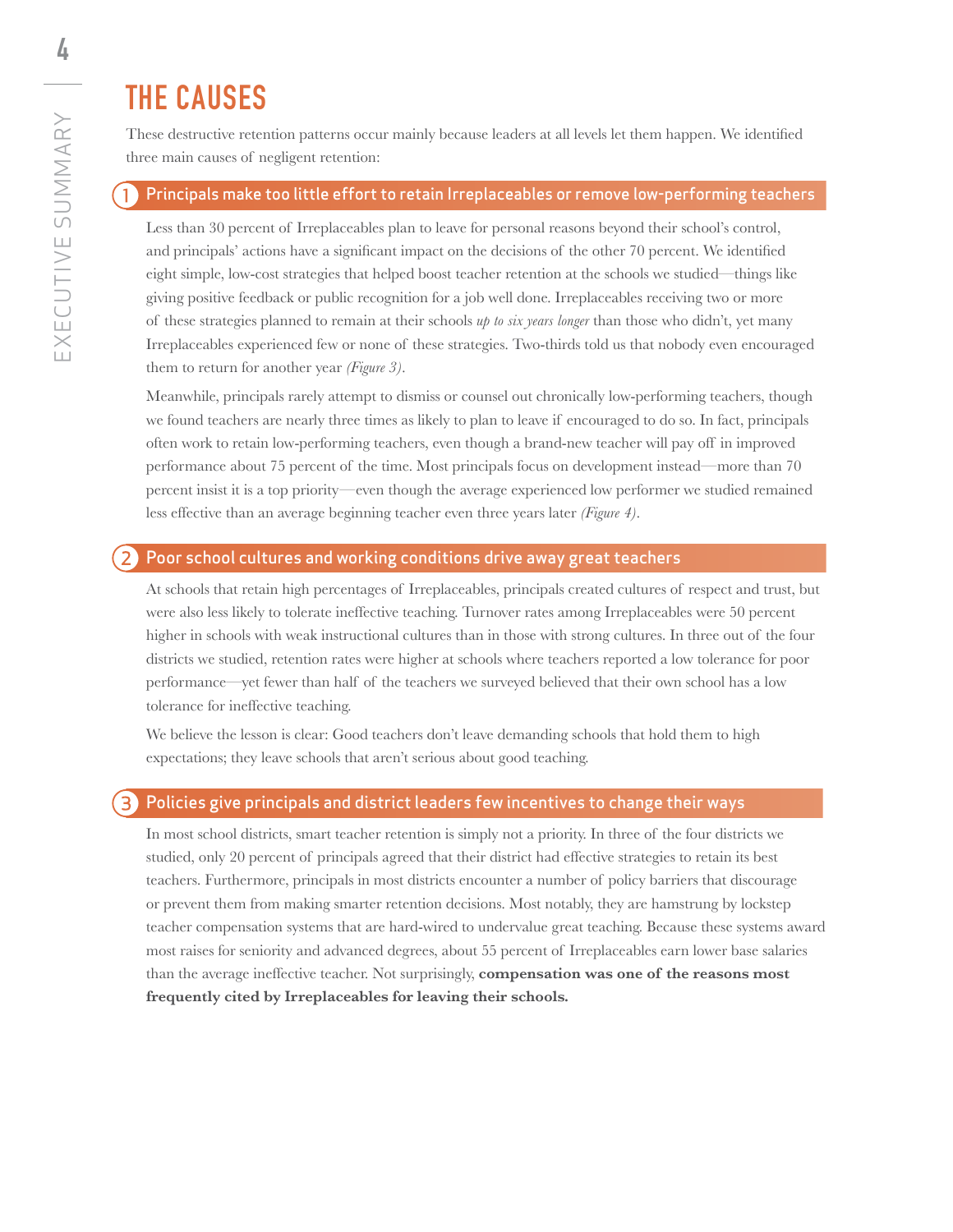### FIGURE 3 | TEACHERS REPORTING RECOGNITION AT SCHOOL

"Last year, someone from my school leadership team..."

| Informed me that<br>I am high-performing                                | HIGH-PERFORMING<br>LOW-PERFORMING | 47%<br><b>*****</b> *************<br>25%                 |  |
|-------------------------------------------------------------------------|-----------------------------------|----------------------------------------------------------|--|
| Identified<br>opportunities or<br>paths for teacher<br>leadership roles | HIGH-PERFORMING<br>LOW-PERFORMING | *****************<br>26%<br>.<br>.<br>.<br>.<br>.<br>31% |  |
| Encouraged me to<br>keep teaching at my<br>school next year             | HIGH-PERFORMING<br>LOW-PERFORMING | *******************<br>37%<br>******************<br>31%  |  |

### Principals use retention strategies at similar rates for high and low performers.

Source: District B data and survey data. Trends confirmed across districts.

#### FIGURE 4 | PERFORMANCE COMPARISON OF NEW TEACHERS AND EXPERIENCED LOW PERFORMERS OVER THREE YEARS



Median percentile ranks by population scores; Populations defined in SY 2007-08. Source: District C data from SY 2007-08 through SY 2010-11. Trends confirmed across districts.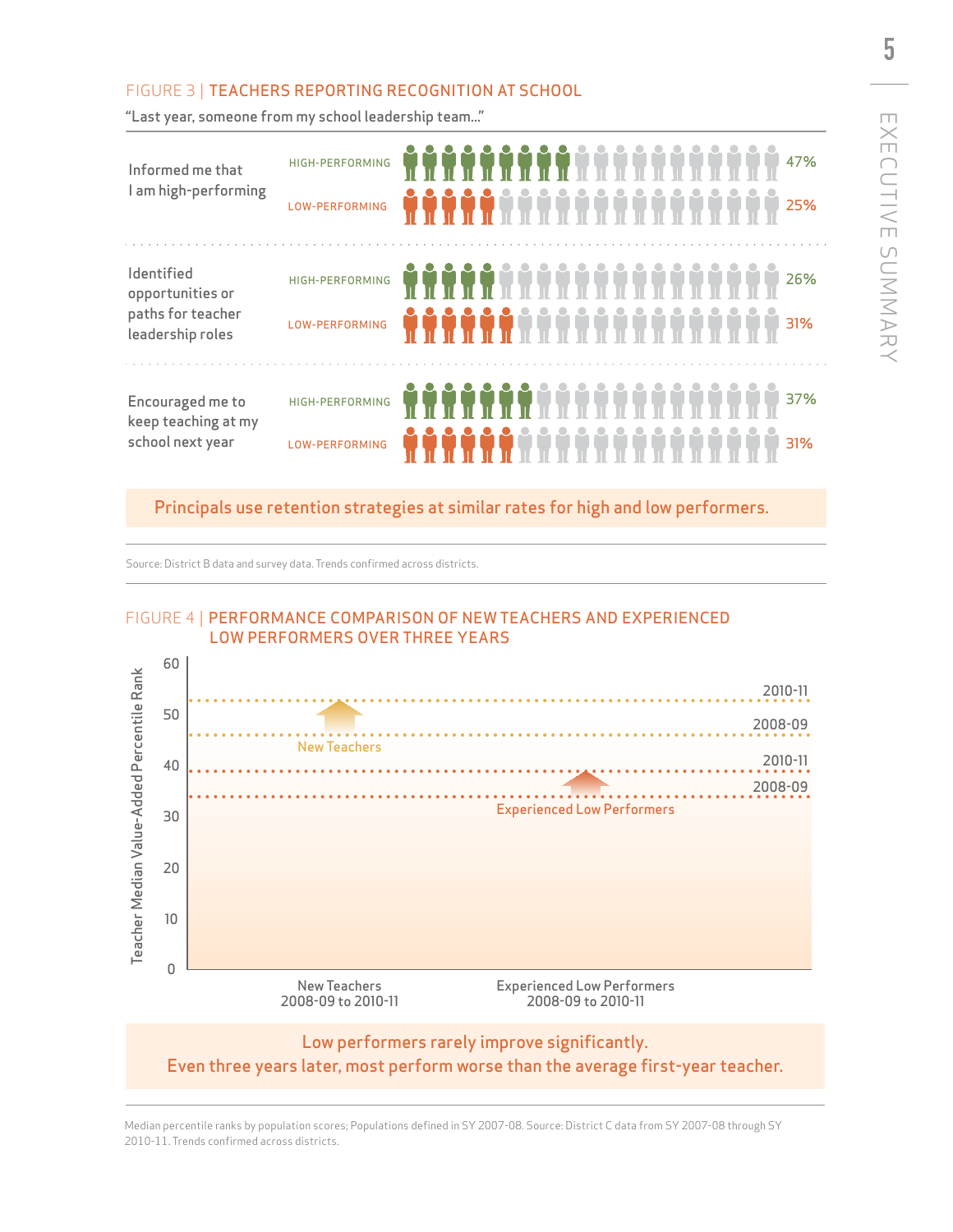## The Consequences

Negligent retention has dire consequences for students, teachers, and schools. Specifically:

#### School turnaround is nearly impossible

Current retention patterns lock our lowest achieving schools into a cycle of failure, keeping them from ever having enough good or great teachers to improve. Our analysis shows that **struggling schools can reach an average teacher composition after three to four years of smart retention practices**, but may never do so under a pattern of negligent retention *(Figure 5)*.

Put simply, most struggling schools won't ever have as many high-performing teachers as other schools—and are unlikely to improve significantly—without making smart retention a top priority.

#### The teaching profession is degraded

The neglect of Irreplaceables is just one glaring symptom of a wider problem: a profession that has become one of low performance standards and the lack of respect that accompanies them. Negligent retention sends the dangerous message that great teachers are expendable and that anyone can make a career out of teaching, regardless of how well they perform.

Tolerating poor performance keeps ineffective teachers in the classroom indefinitely, **demoralizes outstanding teachers, and allows the entire teaching profession to be defined by mediocrity** rather than excellence.

#### FIGURE 5 | SIMULATED TEACHER RETENTION PATTERNS IN 10 LOW-PERFORMING SCHOOLS, EACH WITH 20 TEACHERS

| NEGLIGENT RETENTION                            |                    | 200 Teachers |                                 |                                   |  |  | 200 Teachers<br>End Year 4<br><b>Example address</b><br>Start Year 1 YEAR 1 YEAR 2 YEAR 3 YEAR 4 Includes New Hires |  |  |  |
|------------------------------------------------|--------------------|--------------|---------------------------------|-----------------------------------|--|--|---------------------------------------------------------------------------------------------------------------------|--|--|--|
| 14% Low Performers Leave Low Performers        |                    | -38.         |                                 | 5 leave 5 leave 5 leave 5 leave   |  |  | 34                                                                                                                  |  |  |  |
| $14\%$ High Performers Leave                   | High Performers 24 |              |                                 | 3 leave 4 leave 4 leave 4 leave   |  |  | 25                                                                                                                  |  |  |  |
| <b>SMART RETENTION</b>                         |                    |              |                                 |                                   |  |  |                                                                                                                     |  |  |  |
| <b>33%</b> Low Performers Leave Low Performers |                    | 38           |                                 | 13 leave 10 leave 7 leave 7 leave |  |  | -17                                                                                                                 |  |  |  |
| 4%<br>High Performers Leave                    | High Performers    | 24           | lleaves lleaves lleaves lleaves |                                   |  |  | 36                                                                                                                  |  |  |  |

### By changing which teachers leave, low-performing schools can reach an average teacher composition in a few years.

Number of total teachers is 200. Starting composition is 24 high performers, 138 mid performers, and 38 low performers. Ending composition for negligent retention is 25 high performers, 141 mid performers, and 34 low performers. Ending composition for smart retention is 36 high performers, 147 mid performers, and 17 low performers. Analysis only includes schools with a minimum of 7 teachers with value-added or growth data in each year. Composition data based on an average of 3 years; attrition and pipeline data based on an average of 2 years. Models using the teacher composition at low- and mid-proficiency schools, defined by school-level math proficiency quintile. Model does not assume any fluctuation in teacher populations at schools and assumes population of teachers with performance data reflects the effectiveness of all teachers at these schools. Overall attrition and incoming pipeline rate held steady each year. Source: District D data from SY 2007-08 through SY 2009-10.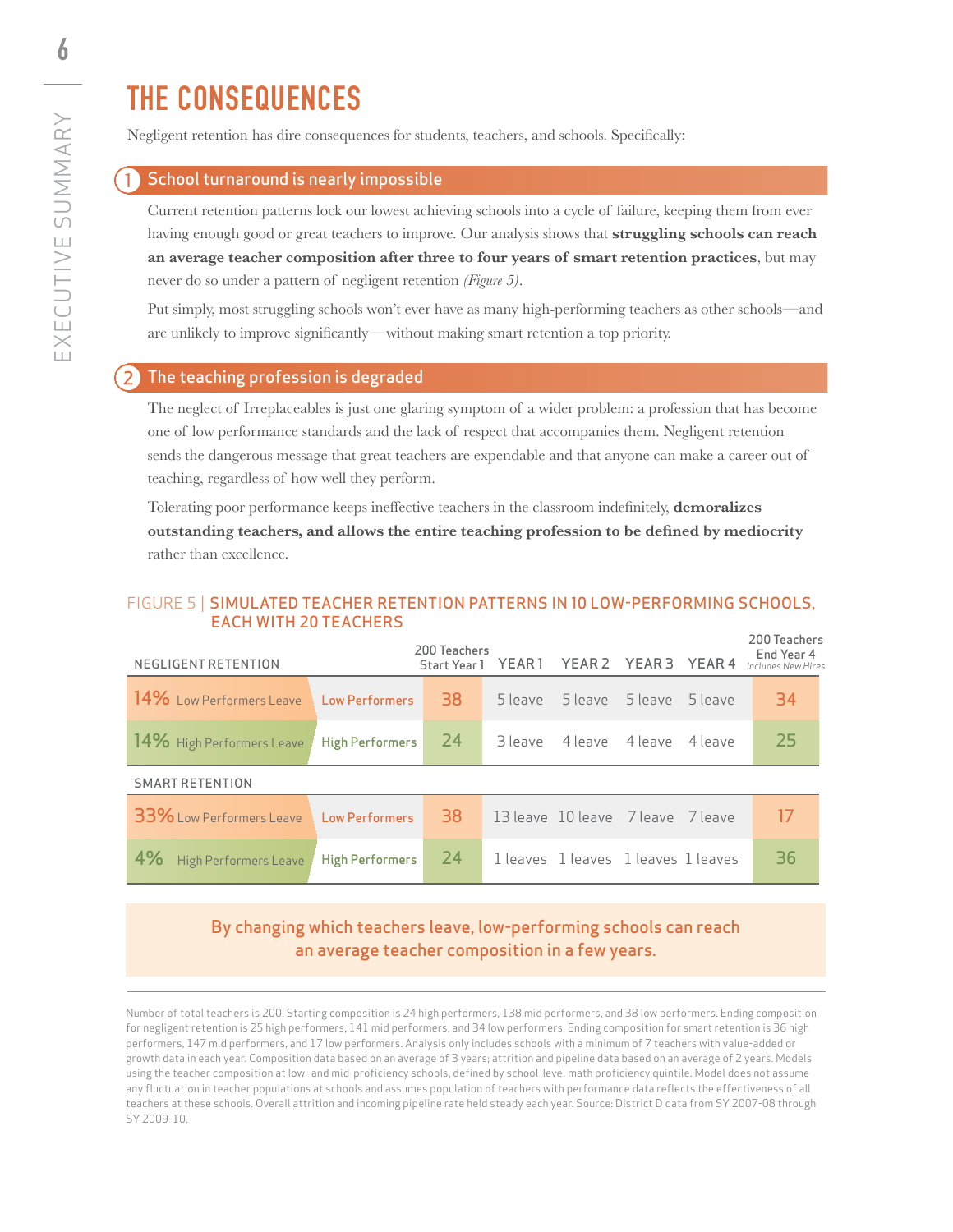### THE SOLUTION: SMART RETENTION

Solving the real teacher retention crisis requires a new approach that revolves around smart retention: keeping more Irreplaceables and fewer low-performing teachers.

This approach could improve the quality of teaching at almost any school right away, and it has the potential to boost student learning substantially. We believe it represents the best way—possibly the only way—for low-performing schools to break their cycles of failure, and for the teaching profession to achieve the elite status it deserves.

Lamenting the low prestige of the teaching profession without addressing the low standards that perpetuate it will not solve the real retention crisis, nor will focusing on greater accountability for teachers without regard for the challenging circumstances in which they work. Education leaders at all levels need to embrace the more difficult, more complex work of demanding better working conditions for teachers along with higher performance standards. We make two main recommendations for solving the real retention crisis.

#### Make retention of Irreplaceables a top priority

A combination of focused strategies, focused leadership and focused policies will help keep the best teachers in the classroom longer. Education leaders should:

**Set a goal of retaining more than 90 percent of Irreplaceables annually,** and report progress towards that goal publicly

**Overhaul principal hiring, support and evaluation** to focus on instructional leadership abilities that result in smart teacher retention, like the ability and commitment to give teachers frequent, high-quality and rigorous feedback

**Monitor school working conditions** and address concerns at the policy and individual school level that drive away Irreplaceables

Pay Irreplaceables what they're worth and create career pathways that extend their reach

**Protect Irreplaceables during layoffs**

#### 2) Strengthen the teaching profession through higher expectations

Education leaders must also address the other side of the retention crisis: the indifference to performance that has allowed so many unsuccessful teachers to remain in the classroom for years or even decades. This will require difficult decisions and long-deferred actions, but further delay will only exacerbate the problem.

**Set a new baseline standard for effectiveness:** Teachers who cannot teach as well as the average firstyear teacher should be considered ineffective and dismissed or counseled out (unless they *are* first-year teachers)

**Encourage low performers to leave voluntarily** by creating alternatives to formal dismissal

**Remove the policy barriers to higher expectations,** such as forced-placement staffing rules and onerous dismissal processes

Neither the teaching profession nor our schools can move forward without these changes. Leaders at every level helped create the real retention crisis; they now have an opportunity—and a responsibility—to help solve it. The alternative is to continue standing by as thousands of Irreplaceables every year leave the schools and students who need them most.